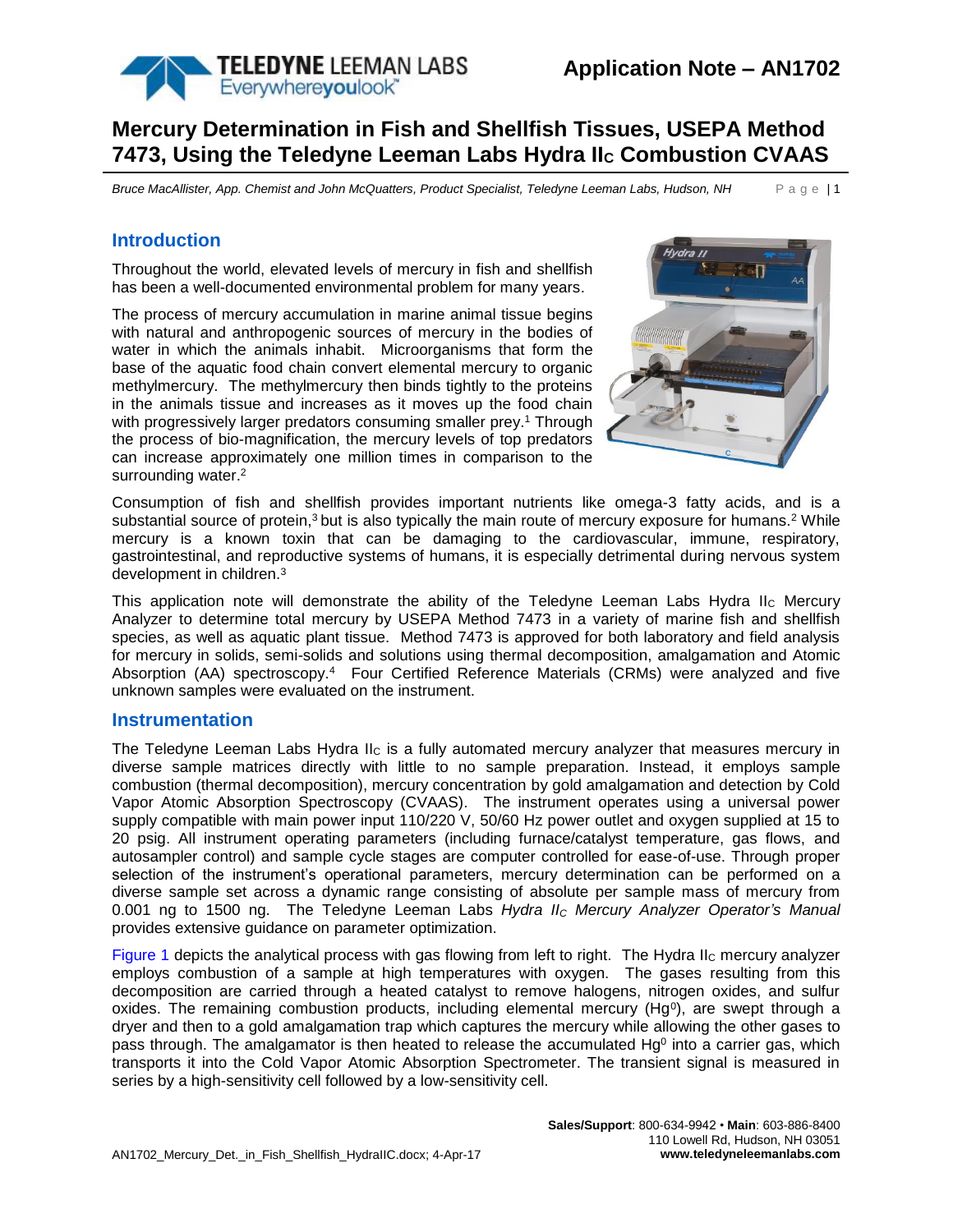

The two peaks are integrated and reported against the best calibration of the two cells available. The use of two cells provides the best detection limit with a wider dynamic range than that provided by a single optical cell path length. Waste gases exiting the system are chemically "scrubbed" with a carbon trap or exhausted safely out of the lab at the end of the process.

Figure 1 Hydra II<sub>C</sub> Mercury Analyzer Principle of Operation

<span id="page-1-0"></span>

# **Experimental**

The Hydra II<sup>C</sup> is operated by the Teledyne Leeman Labs Envoy software that provides sample specific control of the system. The software's parameters can be optimized for sample drying and decomposition (the drying step and the combustion step are both customizable for temperature and duration) for each individual sample to facilitate accurate analysis of mercury in various sample matrices. For this experiment, the system was calibrated up to 400 ng. The operating parameters for the Hydra II<sub>C</sub> used for sample analyses are shown in [Table I.](#page-2-0)

**Note:** CRM sample preparation was minimal. CRMs bottles were mixed initially and between each sample weighing to assure and maintain homogeneity.

# **Calibration Standardization**

Nickel boats were cleaned just prior to calibration by running them through the same method created for the experiment, with any unnecessary dry time removed.

While the boats were being cleaned, intermediate standards were prepared by serial dilutions of a 1000 mg/L certified primary standard purchased from LabChem®. Laboratory 18 Mohm DI water and concentrated, reagent grade HNO<sup>3</sup> were used to create appropriate standard dilutions with a resulting nitric acid concentration of 1.0%.

Using the pre-cleaned nickel boats, aliquots from the mercury standards were introduced into the system to create quadratic-fit calibration curves in the low calibration (high sensitivity) cell and the high calibration (lower sensitivity) cell. The operating conditions for calibration and subsequent analyses are shown in [Table I.](#page-2-0) Using these conditions, the system developed two curves covering a range of 0.0 to 400 ng of mercury. The Envoy software displays calibration plots as mass of mercury in nanograms versus micro absorbance of Hg. Results are displayed in both mass(ng) and concentration(ng/g) of Hg. The resulting calibration curves are presented in [Figure 2](#page-2-1) and [Figure 3](#page-3-0)**.**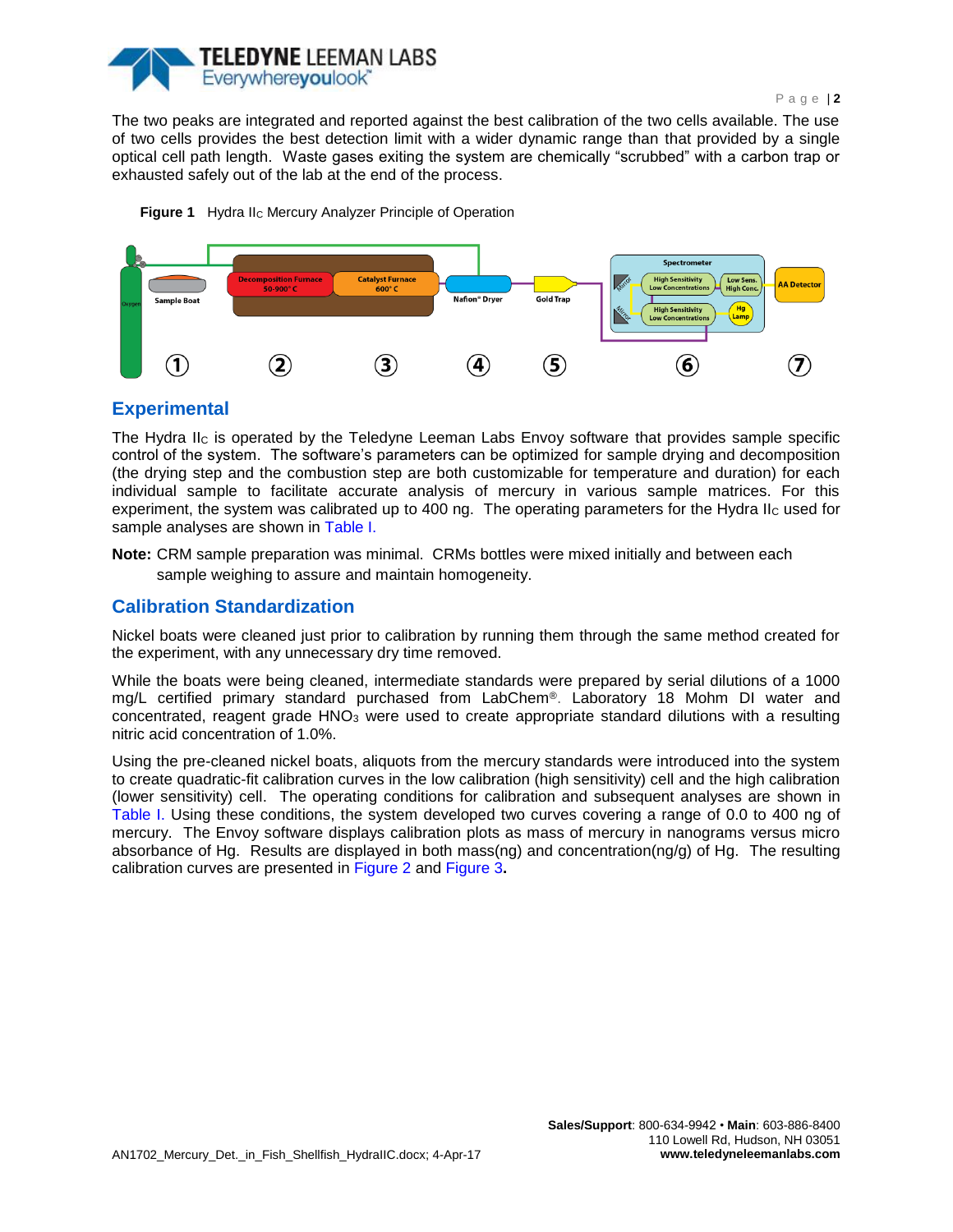<span id="page-2-1"></span>

<span id="page-2-0"></span>

| <b>Table I</b> System Parameters            |                                |                        |  |  |  |  |
|---------------------------------------------|--------------------------------|------------------------|--|--|--|--|
| <b>Sample</b>                               | <b>Method Parameter</b>        | <b>Parameter Value</b> |  |  |  |  |
| Various Fish and<br><b>Shellfish Tissue</b> | Drying Temperature (°C)        | 300                    |  |  |  |  |
|                                             | Drying Time (seconds)          | 70                     |  |  |  |  |
|                                             | Decomposition Temperature (°C) | 800                    |  |  |  |  |
|                                             | Decomposition Time (seconds)   | 250                    |  |  |  |  |
|                                             | Catalyst Temperature (°C)      | 600                    |  |  |  |  |
|                                             | Wait Time (seconds)            | 60                     |  |  |  |  |
|                                             | Amalgamator Temperature (°C)   | 600                    |  |  |  |  |
|                                             | Amalgamator Time (seconds)     | 30                     |  |  |  |  |
|                                             | Integration Time (seconds)     | 100                    |  |  |  |  |
|                                             | Oxygen Flow (ml/min)           | 250                    |  |  |  |  |
|                                             |                                |                        |  |  |  |  |

**Note:** As a general rule, when calibrating with or analyzing liquids, a ratio of 70 seconds per 100 microliters (at the typical temperature setting of 300 degrees Celsius) is suggested for the Dry Time parameter.



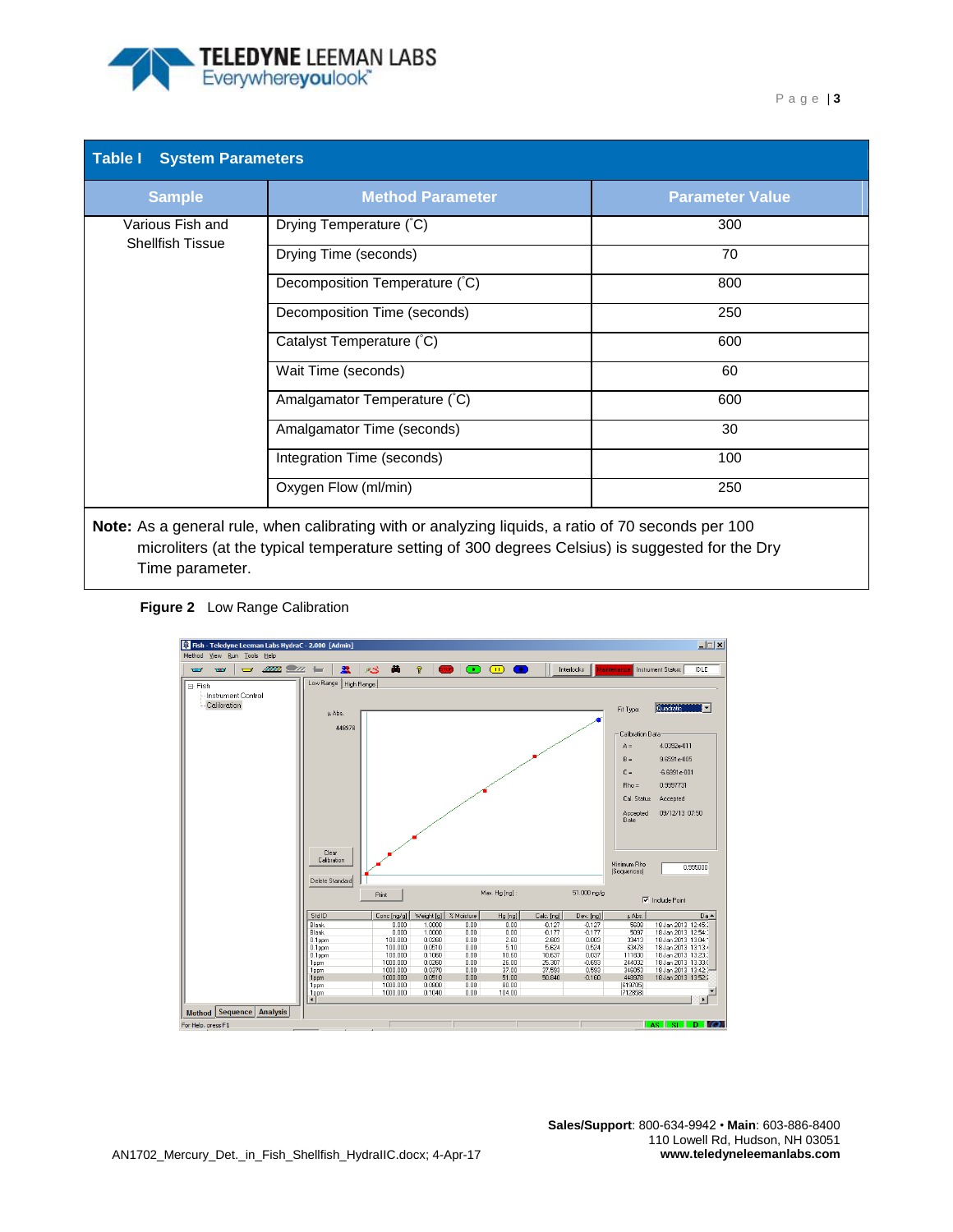

#### **Figure 3** High Range Calibration

<span id="page-3-0"></span>

### **Procedure**

The same procedure used to clean the calibration standard boats was used to clean sufficient empty nickel boats for CRM/unknown sample analysis. With thorough mixing of the CRM bottles between each sampling, ~0.050 to 0.100 grams of CRM was transferred into the pre-cleaned nickel boats. Exact weights for each individual CRM or sample were recorded and entered into the Envoy software. A total of three aliquots per CRM/sample were prepared in this manner and then loaded onto the boat shuttles for unattended analysis. The integrated cover over the shuttles was closed to prevent airborne particulates from contaminating the samples while they waited for analysis.

It is important to note that an Envoy time-saving feature can be employed during sample loading. Once sufficient samples have been weighed and the weights entered, the analyzer can begin the analytical run while the remaining samples are weighted and added to the end of the sequence.

Alternatively, samples can be analyzed individually by loading the weighed sample boat directly onto the injector and entering the weight when prompted by the Envoy software.

### **Results**

Using the Teledyne Leeman Labs Hydra II<sup>C</sup> Mercury Analyzer for measurement of mercury in these reference materials resulted in successful correlations with the certified values. Three replicates of each CRM and Unknown sample were analyzed using the instrument operating conditions shown in [Table I.](#page-2-0) The mean concentrations (in ng/g), standard deviations and recoveries for the CRM's were calculated and are listed in [Table II.](#page-4-0) The results for the five unknown samples are presented in [Table III](#page-4-1) with the average weight, mean result and replicate standard deviation.